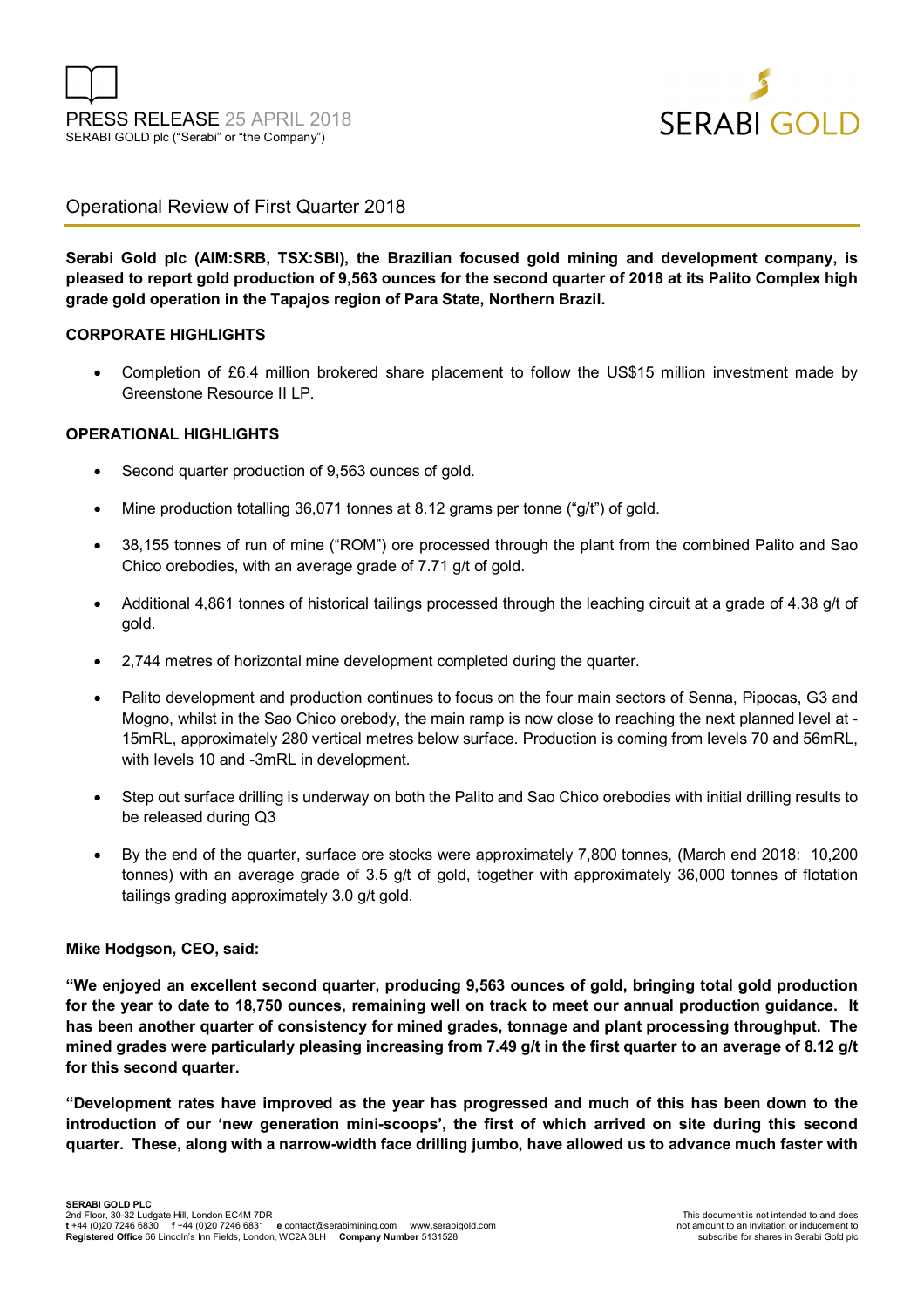



**less dilution and waste handling. We are still analysing the overall effectiveness and cost benefits of this equipment with a view to purchasing additional units, but so far, the results have been excellent.** 

**"The plant continued to perform very well during the quarter with over 43,000 tonnes processed, 38,000 tonnes of which was ROM ore from Palito and Sao Chico which was supplemented by approximately 4,900 tonnes of the historical flotation tails that are processed through the leaching circuit. We have experienced difficulties in passing this material through the front end of the process plant but have been able during this quarter to get the system up and running. This material processed during this quarter has had an average grade of nearly 4.0 g/t of gold and is therefore very viable.** 

 **"At the Palito orebody, seven out of the 25 veins that comprise the total geological resource are in various stages of development and production. The Pipocas, G3, Senna, Zonta and Mogno veins remain the main ore source with minor development on the Jatoba, Ipe, Compressor and G1 veins.** 

**"We continue to deepen the Sao Chico orebody and are now evaluating the -3m level through development, as well as drilling as deep as the -50m level, some 300 vertical metres from surface.** 

**"On the mine-site exploration front, surface drill programmes are underway on both orebodies. The Palito programme is testing the many potential extensions of the known veins. The Sao Chico programme is similarly testing the extension of the main structure east and west as well as drilling the geophysical anomalies identified in the 2016 ground geophysics programme, which we believe may indicate parallel structures.** 

**"We hope to issue an exploration update early in the third quarter with some of the results of this drilling campaign.** 

 **"As reported last quarter, after successful test work in 2017, the Company has purchased an ore sorter. The ore sorter will screen the crushed ore feed before it enters the milling circuit, eliminating the elevated level of waste that currently finds its way into the process plant. This will initially be installed to treat Palito ore, but we will also use it to undertake our own test work on the Sao Chico ore, which has shown initial promise to be amenable to sorting.** 

**"Away from the operations, at Coringa, we continue to make progress on the permitting of the project. The Environmental Impact Assessment ("EIA") was submitted late 2017, and we are now engaging with the state environmental agency as to their questions and requests emanating from the EIA submission.** 

**"On the corporate front, the Greenstone placing and subsequent brokered share issue has brought in aggregated gross proceeds of approximately US\$23.5 million. These funds have substantially strengthened the Company's balance sheet and will allow significant acceleration of our organic growth plans and outstanding capital programmes, as well as continuing the progress at Coringa.** 

**"During the year we expect to generate steady positive news flow, starting with an exploration update early in the third quarter, as well as licensing progress at Coringa. Our ambition remains to establish ourselves as a significant gold producer in Brazil with a target of an annualised production rate of 100,000 ounces within the next two years."**

# **Results**

Total production for the second quarter of 2018 was 9,563 ounces of gold, generated from the processing of 43,016 tonnes of ore at overall average grades of 7.33 g/t of gold. The processed ore was sourced from mined ore from the Palito and Sao Chico orebodies, supplemented with lower grade surface stockpiled ROM and flotation tailings. Mined tonnage for the quarter totalled 36,071 tonnes with a grade of 8.12 g/t of gold.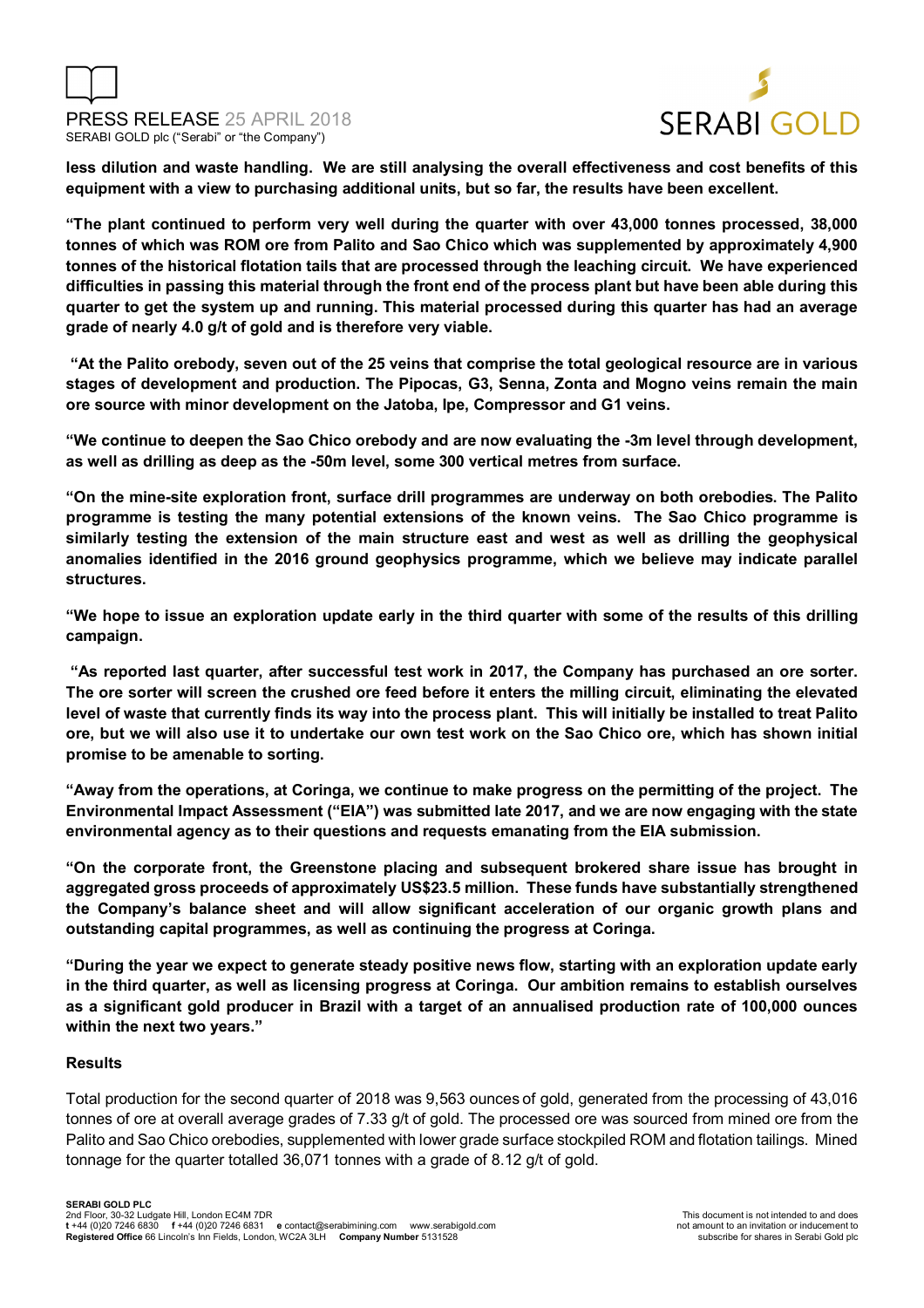



On 30 June 2018, there were coarse ore stocks of approximately 7,800 tonnes of ore with an average grade of 3.5 g/t of gold, and approximately 36,000 tonnes of flotation tails with an average grade of 3.0 g/t of gold. These stockpiles are being consumed, albeit not as quickly as forecast, and for now the operation remains plant constrained.

A total of 2,744 metres of horizontal development has been completed during the quarter, of which approximately 1,290 metres was ore development. The balance is the ramp, cross cuts and stope preparation development.

# **2018 Production Guidance**

Management does not anticipate a major shift in mine performance and therefore hard rock gold production, in 2018 compared with 2017. However, with the ability to process increased levels of stockpiled flotation tails in 2018, management maintains its initial production guidance and expects that gold production for 2018 will exceed that of 2017 and be up to 40,000 ounces.

### **Key Operational Information**

|                                     |                | SUMMARY PRODUCTION STATISTICS FOR 2018 YEAR TO DATE AND 2017 |        |                        |        |        |        |        |         |
|-------------------------------------|----------------|--------------------------------------------------------------|--------|------------------------|--------|--------|--------|--------|---------|
|                                     |                | Qtr 1                                                        | Qtr 2  | <b>Year to</b><br>Date | Qtr 1  | Qtr 2  | Qtr 3  | Qtr 4  | Total   |
|                                     |                | 2018                                                         | 2018   | 2018                   | 2017   | 2017   | 2017   | 2017   | 2017    |
| Horizontal<br>development-<br>Total | <b>Metres</b>  | 2,353                                                        | 2,744  | 5,097                  | 2,251  | 1,855  | 2,996  | 2,762  | 9,864   |
| Mined ore - Total                   | Tonnes<br>Gold | 39,669                                                       | 36,071 | 75,740                 | 36,918 | 41,684 | 41,263 | 49,011 | 168,876 |
|                                     | grade<br>(g/t) | 7.49                                                         | 8.12   | 7.79                   | 10.12  | 7.80   | 9.80   | 8.25   | 8.92    |
| Milled ore                          | Tonnes<br>Gold | 43,145                                                       | 38,155 | 81,300                 | 41,722 | 43,294 | 44,205 | 43,345 | 172,565 |
|                                     | grade<br>(g/t) | 7.04                                                         | 7.71   | 7.36                   | 7.62   | 6.29   | 7.28   | 7.27   | 7.11    |
| Gold production (1)<br>(2)          | <b>Ounces</b>  | 9,188                                                        | 9,563  | 18,751                 | 9,861  | 8,148  | 9,657  | 9,337  | 37,004  |

(1) Gold production figures are subject to amendment pending final agreed assays of the gold content of the copper/gold concentrate and gold doré that is delivered to the refineries.

(2) Gold production totals for 2018 include treatment of 6,624 tonnes of flotation tails at a grade of 3.92 g/t (2017 full year : 4,568 tonnes)

(3) The table may not sum due to rounding.

# **Enquiries**

# **SERABI GOLD plc**

**Michael Hodgson t** +44 (0)20 7246 6830<br>Chief Executive **m** +44 (0)7799 473621 m +44 (0)7799 473621

**Clive Line t** +44 (0)20 7246 6830 Finance Director **m** +44 (0)7710 151692

**e** contact@serabigold.com

www.serabigold.com

## **BEAUMONT CORNISH Limited**

**Nominated Adviser & Financial Adviser** 

Roland Cornish **t** +44 (0)20 7628 3396 Michael Cornish **t** +44 (0)20 7628 3396